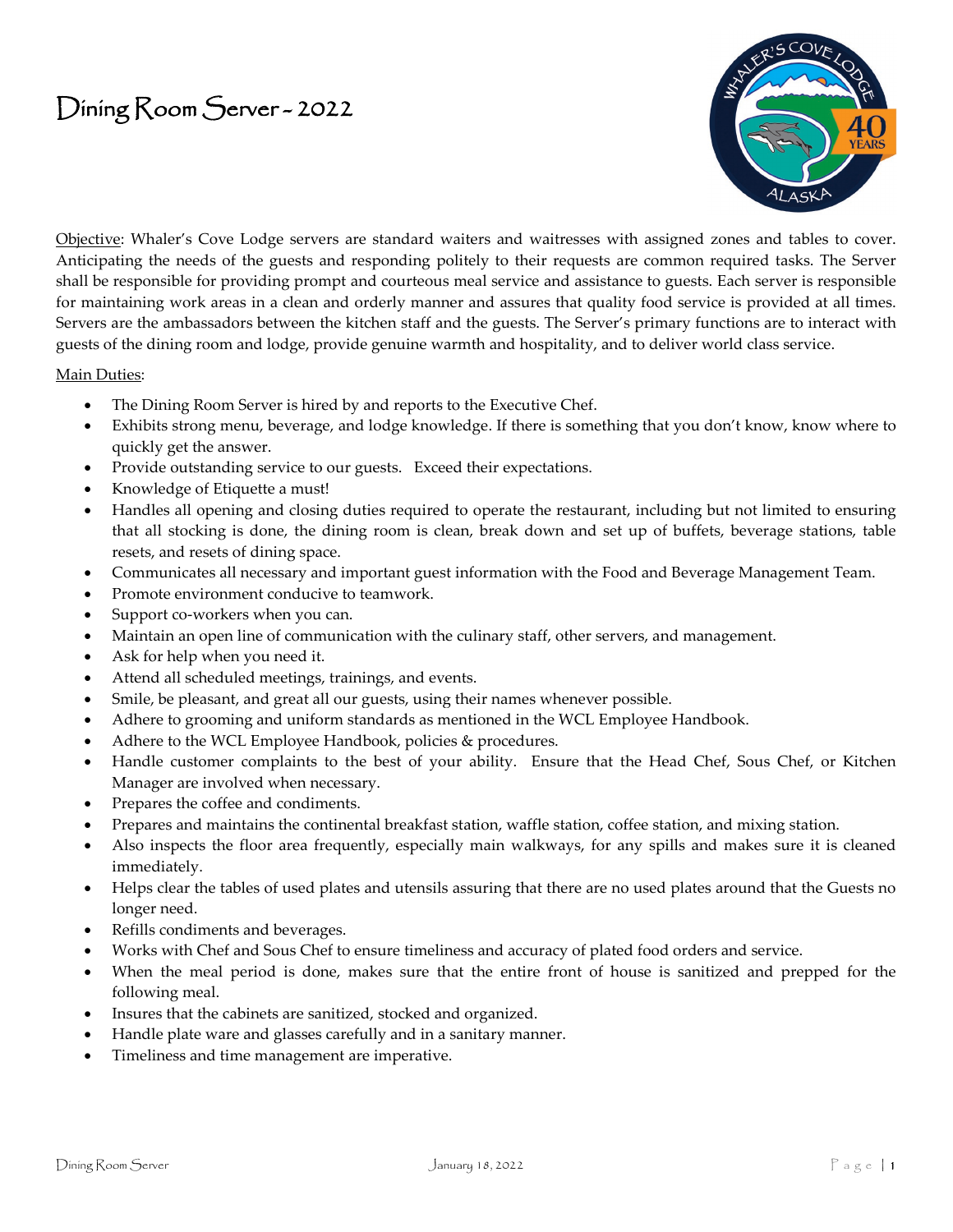## **Requirements**

Must be over 18 years of age High School Graduate or GED Minimum of 5 years plated serving experience Split Shifts Must hold a current Alaska Food Worker's Card or Serv Safe Positive attitude and good work ethic

## **Compensation**

\$3,316 per month, to start, Depending On Experience  $+$  TIPS This position is provided with room and board. Travel benefit to and from Alaska is negotiable. Season begins approximately June 5<sup>th</sup> through September 20, 2022.

Your application will only be considered with a complete submission of your Cover Letter and Resume to:

[wclapplicant@gmail.com](mailto:wclapplicant@gmail.com) 907-723-3901 business line